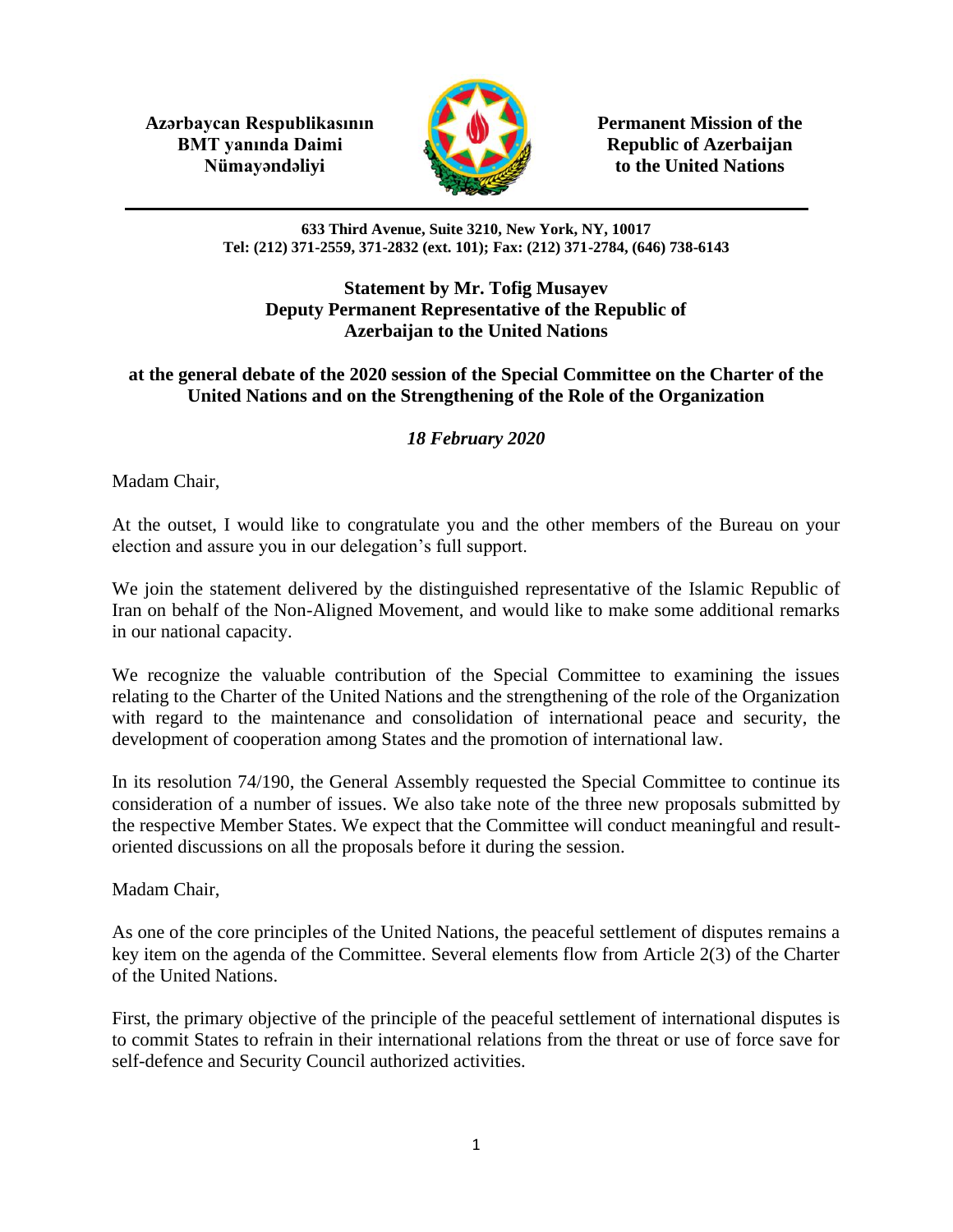Secondly, the settlement of a dispute must be achieved by peaceful means. In other words, the international community cannot accept the use of force and its consequences as a way of resolving disputes.

Thirdly, whatever the choice of States as to the mechanisms adopted for resolving their disputes, no settlement can be reached which is inconsistent with international law, particularly where peremptory norms are concerned, such as the obligation to respect the sovereignty and territorial integrity of States.

The principle of the peaceful settlement of disputes, or the concept of prevention as its frequently referred non-legal equivalent, cannot be interpreted as prejudicing in any manner the relevant provisions of the Charter of the United Nations or the rights and duties of States and implying continuation and sustenance of situations created through the violation of the Charter and international law.

In cases where one State has neglected its obligation to settle a dispute by peaceful means and unlawfully used force against another State, meaning the transformation of international dispute into armed conflict with aggravated consequences, claims that the injured State is under an obligation to respect the principles of the peaceful settlement of disputes and non-use of force vis-à-vis the aggressor State are redundant and inconsistent with the relevant Charter provisions.

It is clear that, as long as internationally wrongful acts continue, an injured State is entitled to react by exercising its inherent right of self-defence, in conformity with the Charter of the United Nations and international law, as well as by taking non-forcible countermeasures in order to procure the cessation of such acts and to achieve reparation for the injury.

Moreover, serious breaches of obligations under peremptory norms of general international law give rise to additional consequences, which include, *inter alia*, the duties of States to cooperate in order to bring to an end a serious breach by lawful means, not to recognize as lawful a situation created by such breach, nor render aid or assistance in maintaining that situation.

The established principle of the inadmissibility of the use of force for the acquisition of territory and the ensuing obligation of non-recognition of situations resulting from serious violations of international law must be applied and enforced universally and unconditionally.

Regardless of whether there is a decision adopted or specific measures imposed under the Charter by the competent organs of the United Nations, the said obligation arises for each State as and when it forms the view that a serious breach of a *jus cogens* norm has been committed.

At the same time, resolutions adopted by the Security Council or the General Assembly are essential in establishing legal certainty as to the existence of a serious breach, such as the violation of a prohibition on the use force, and thus provide an authoritative framework and guidance for States in implementing a policy of non-recognition and abstention from rendering aid or assistance in maintaining the illegal situation.